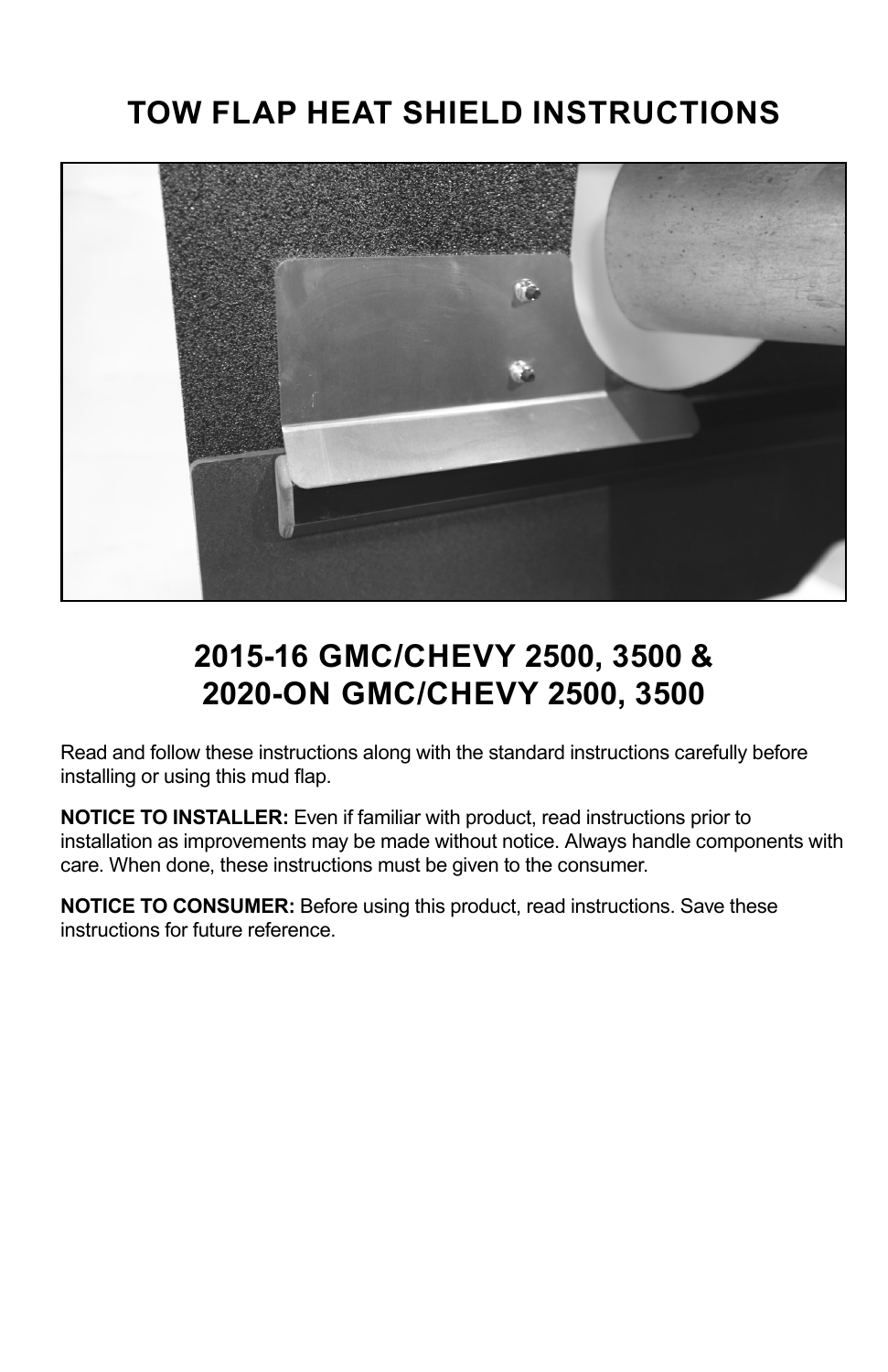# **PREPARATION**

#### **TOOLS NEEDED**

- Rachet with 7/16" socket
- Protective eyewear

! **CAUTION: Over tightening hardware may damage components or truck.**

! **CAUTION: After installation, do not touch heat shield, hot exhaust results in high temperatures on heat shield.** 

! **WARNING: Ensure exhaust fumes are NOT directed or redirected toward any plastic or flaps, including on the vehicle. Additional precautionary measures may need to be taken to divert exhaust.**

**NOTE:** Hardware appearance and components may vary.